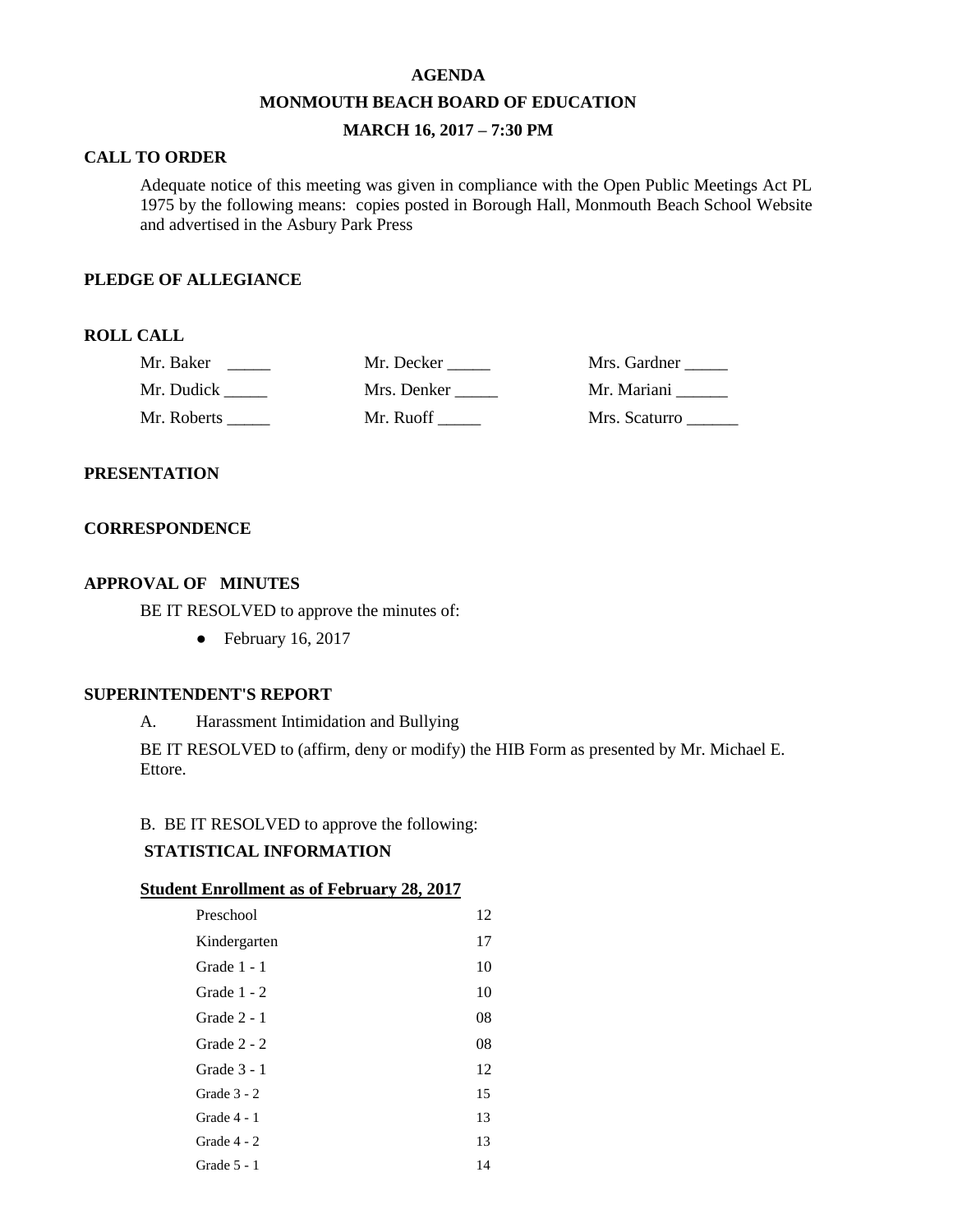| Grade 5 - 2                              |       | 14       |     |
|------------------------------------------|-------|----------|-----|
| Grade 6 - 1                              |       | 14       |     |
| Grade 6 - 2                              |       | 13       |     |
| Grade 7 - 1                              |       | 18       |     |
| Grade 7 - 2                              |       | 18       |     |
| Grade $8 - 1$                            |       | 15       |     |
| Grade 8 - 2                              |       | 15       |     |
|                                          | Total | 239      |     |
| Special Education (Out of District): 3   |       |          |     |
| One student in the following placements: |       |          |     |
| Oceanport Schools (2)                    |       |          |     |
| Harbor School (1)                        |       |          |     |
| <b>Student Attendance</b>                |       |          |     |
| September                                | 99%   | February | 93% |
| October                                  | 97%   | March    |     |
| November                                 | 95%   | April    |     |
| December                                 | 94.5% | May      |     |
| January                                  | 93%   | June     |     |
|                                          |       |          |     |
| <b>Staff Attendance</b>                  |       |          |     |
| September                                | 96.5% | February | 96% |
| October                                  | 99%   | March    |     |
| November                                 | 98.5% | April    |     |
| December                                 | 93.5% | May      |     |
| January                                  | 97%   | June     |     |
|                                          |       |          |     |

#### Fire Drills

.

February 8, 2017 at 1:25 p.m.

Security Drill

Shelter in Place – February 7, 2017 at 10:00 a.m.

C. BE IT RESOLVED to approve the district school calendar for the 2017-2018 school year.

D. We had three inclement weather school closing days for the 2016-2017 school year. It is Mr. Ettore's recommendation that graduation take place on Wednesday, June 21 and the last day of school will be Thursday, June 22.

 BE IT RESOLVED to approve Wednesday, June 21 as our graduation date and Thursday, June 22 as the last day of school for students and staff pending any additional school emergency closings. Both days will be 12:30 p.m. dismissal days per the approved 16-17 district calendar.

## **PUBLIC DISCUSSION**

In compliance with Open Public Meetings Act PL 1975, Chapter 10:4-12 subsection b, - A public body may exclude the public only from that portion of a meeting at which the public body discusses any matter involving the employment, appointment, termination of employment, terms and conditions of employment evaluation of the performance of promotion or discipline of any specific prospective public officer or employees or current public offer or employee employed or appointed by the public body, unless all the individual employees or appointees whose rights could be adversely affected request in writing that such matter or matters be discussed at a public meeting. As per Board Bylaws, 0167, public participation in Board Meetings, such remarks are to be limited to five minutes duration. The Board of Education, though affording the opportunity for members of the public to comment will not engage and/or make remarks concerning matters of student confidentiality and/or matters of personnel wherein employees of the District have not been given notice of the Board's intent to discuss their terms and conditions of employment.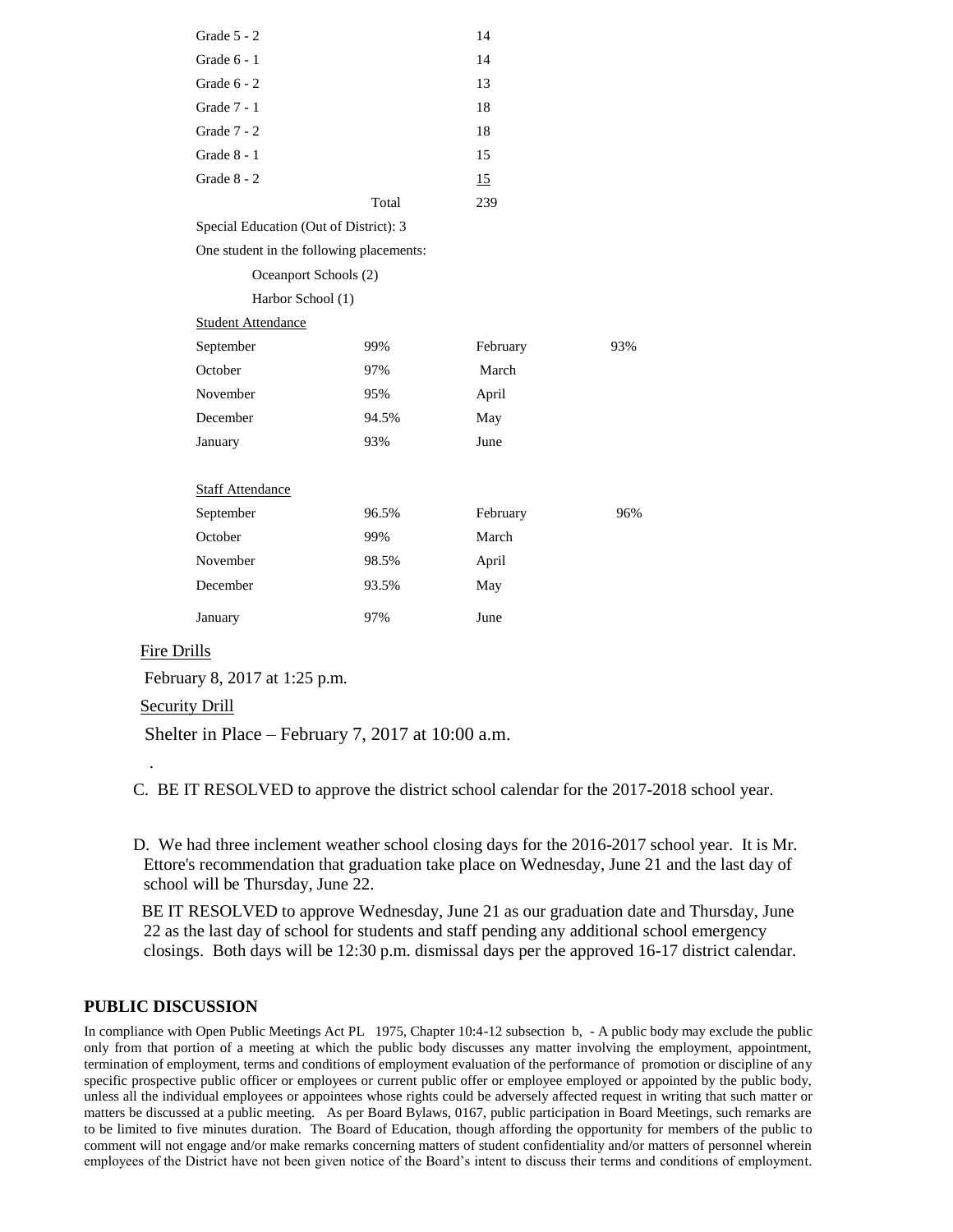Members of the public are reminded that though they are afforded the opportunity to address the Board, they are not given license to violate the laws of slander. Comments made by members of the public that are not in keeping with the orderly conduct of a public meeting will be asked to yield the floor and if they fail to do so may be subject to charges under New Jersey statues associated with disruption of a public meeting.

# **PTO UPDATE**

## **FINANCE**

Leo Decker, Chair David Baker, Steve Mariani, Chris Dudick

- **A.** BE IT RESOLVED to approve the following financial reports:
	- Report of the Board Secretary February 28, 2017 Cash Balances:

**January**

| Fund 10 | \$2,396,372.44  |
|---------|-----------------|
| Fund 20 | \$<br>$-375.57$ |
| Fund 30 | \$<br>52,613.15 |
| Fund 40 | \$              |
| Fund 50 | \$<br>9.193.77  |
| Fund 60 | \$<br>37,961.69 |
|         |                 |

- Reconciliation Report for February
- February Payroll
- March bill list in the amount of \$144,695.29
- Monthly transfer report

In accordance with the reports attached:

Pursuant to NJAC 6:l20-2.13(d), I certify as of February 28, 2017, no budgetary line item account has been over expended in violation of NJAC 6:20-22.13 (ad). I hereby certify that all of the above information is correct.

#### Board Certification:

Pursuant to NJAC 6:20-2.3 (e), we certify that as of February 28, 2017 after review of the Secretary's Monthly Report and upon consultation with the appropriate district officials, that to the best of our knowledge, no major account or fund has been over expended in violation of NJAC 6:230-22.13(b) and that sufficient funds are available to meet the district's financial obligations for the remainder of the fiscal year.

 B BE IT RESOLVED that the tentative budget be approved for the 2017-2018 School Year and the Secretary to the Board of Education be authorized to submit the following tentative budget to the Executive County Superintendent of Schools for approval in accordance with the statutory deadline:

| General Fund Current Expense \$4,807,034 |               |             |  |  |
|------------------------------------------|---------------|-------------|--|--|
| Capital Security Expenditures \$         |               | 60,000      |  |  |
| <b>Total General Fund</b>                |               | \$4,880,011 |  |  |
| Special Revenue Fund                     | <sup>\$</sup> | 103,639     |  |  |
| Debt Service Fund                        | SS.           | 233,000     |  |  |
| <b>Total</b>                             |               | \$5,216,650 |  |  |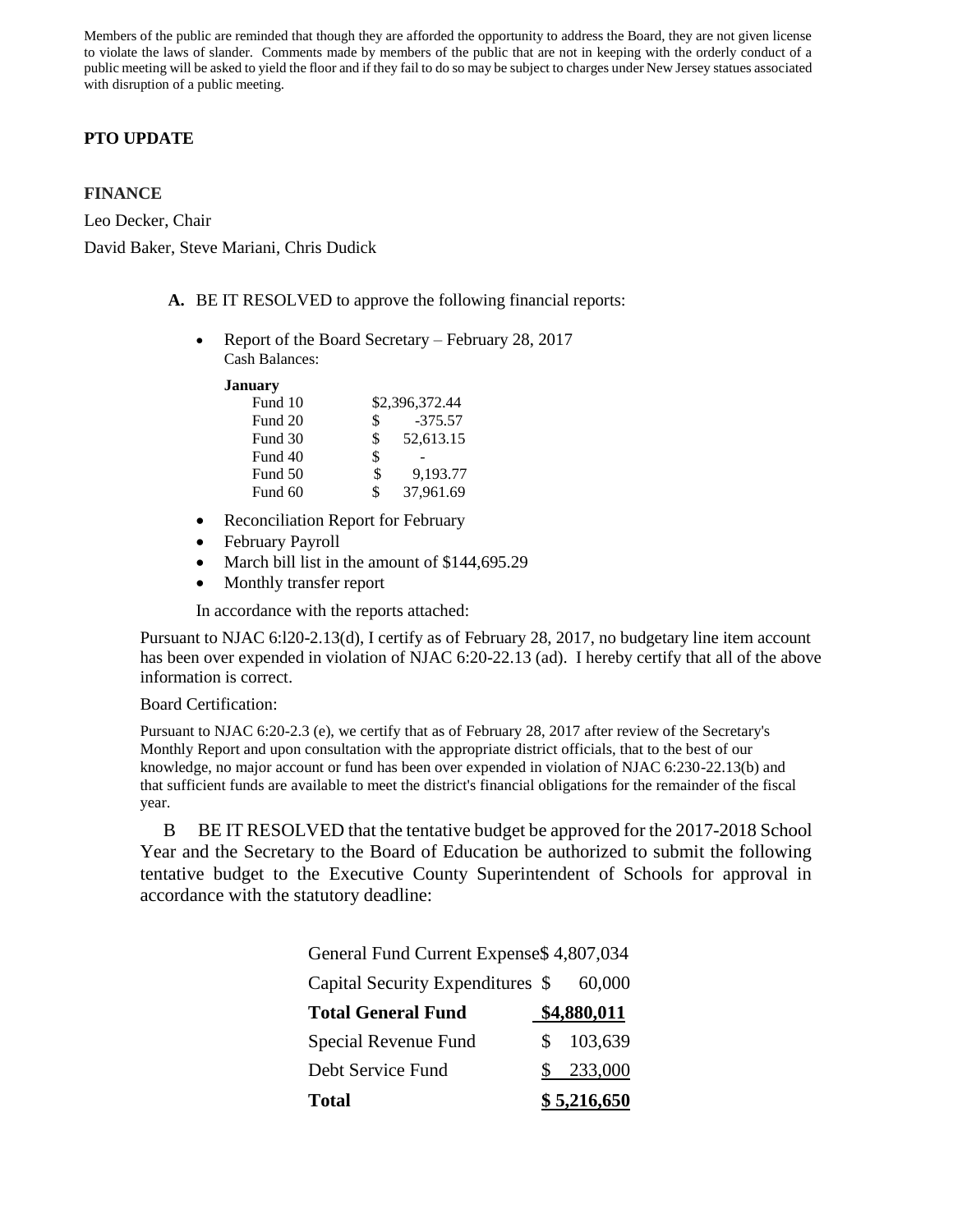And to advertise said tentative budget in the Asbury Park Press in accordance with the form suggested by the State Department of Education and according to law; and

BE IT FURTHER RESOLVED to transfer \$60,000 from Emergency Reserve to be used to upgrade security within building

BE IT FURTHER RESOLVED that the general fund tax levy as described above results in a tax levy of \$4,533,778 and

BE IT FURTHER RESOLVED that the debt service tax levy as described above results in a tax levy of \$233,000

BE IT FURTHER RESOLVED that a public hearing be held at the Monmouth Beach Elementary School on (between April 20 and May 8) at 7:30 p.m. for the purpose of conducting a public hearing for the 2017-2018 school year.

 CBE IT RESOLVED to adopt the following Travel and Related Expense Reimbursement for the 2017-2018 school year;

WHEREAS, the Monmouth Beach Board of Education recognizes school staff and Board members will incur travel expenses related to and within the scope of their current responsibilities and for travel that promotes the delivery of instruction or furthers the efficient operation of the school district; and

WHEREAS, N.J.A.C. 6A:23A-7.3 et seq. requires Board members to receive approval of these expenses by a majority of the full voting membership of the Board and staff members to receive prior approval of these expenses by the Superintendent of Schools and a majority of the full voting membership of the Board; and

WHEREAS, a Board of Education may establish, for regular district business travel only, an annual school year threshold of \$150 per staff member where prior Board approval shall not be required unless this annual threshold for a staff member is exceeded in a given school year (July 1 through June 30); and

BE IT FURTHER RESOLVED, the Board of Education approves travel and related expense reimbursements in accordance with N.J.A.C. 6A:23A-7.3, to a maximum expenditure of \$15,000 for all staff and board members and that to date, for the 2016-2017 school year, the District has expended \$8,806.00

DBE IT RESOLVED to send one student to attend The Newmark School from March 6, 2017 through June 30, 2017, 69 billable days, at a cost of \$284.08 per diem or \$19,601.52

 EBE IT RESOLVED to approve A2Z Transportation to provide transportation for one student from Monmouth Beach to Newmark School at a rate of \$315.00 per diem beginning on March 6, 2017 through the end of the 2016-17 school year.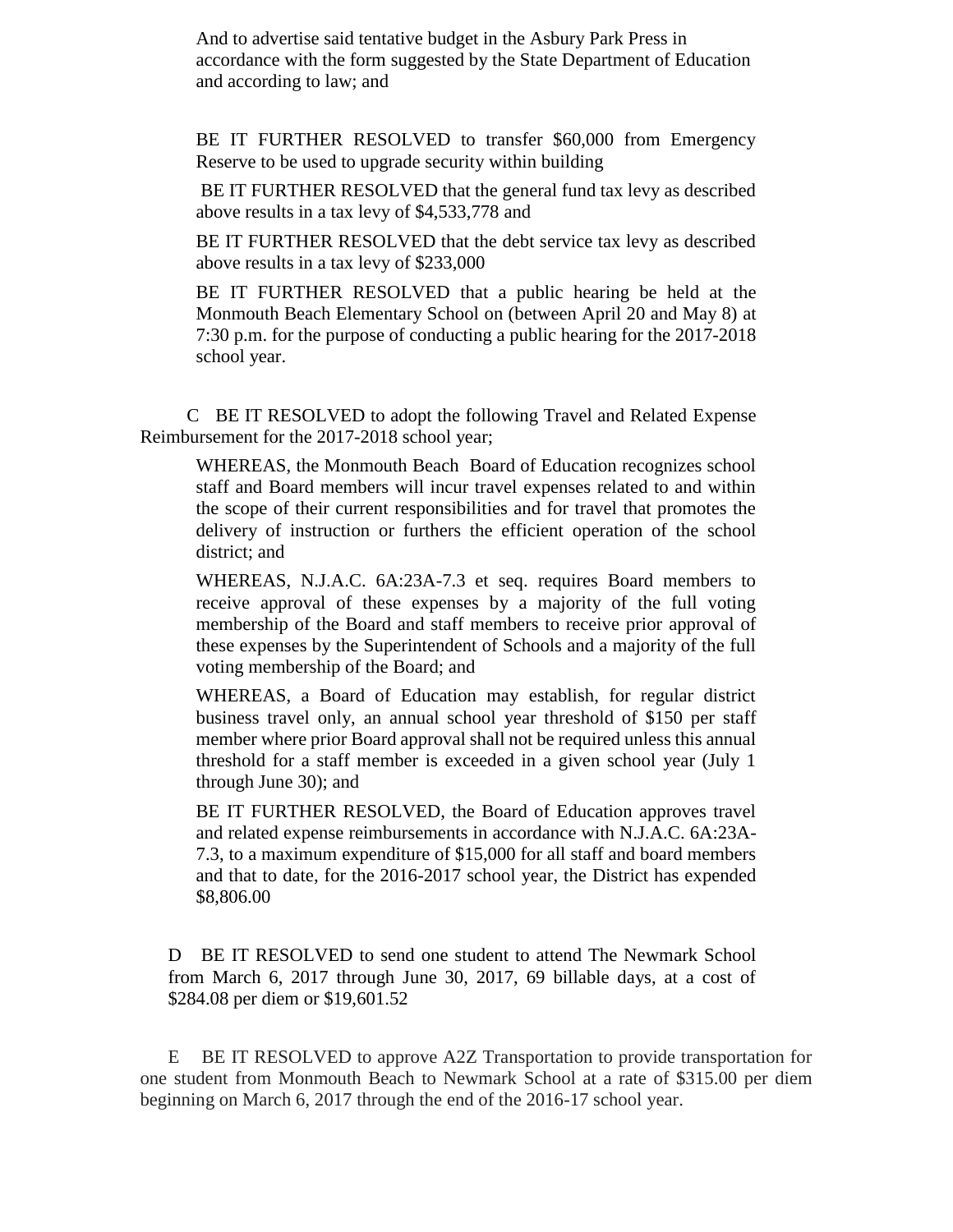Sandi Gardner Chair,

Kathy Denker, David Roberts, Kelly Scaturro

- A. BE IT RESOLVED to retroactively approve Lisa Miyakawa as a home instructor through MOESC to provide 6 hours a week of Math and Science to student ID 910 for the period from 2/23/17 -3/23/17 at a rate of [\\$75.00.hr](http://75.00.hr/)
- B. BE IT RESOLVED to retroactively approve Erin Deininger to provide 5 hours a week of ELA and Social Studies home instruction to student ID 910 for a period from 2/23/17 – 3/03/17, at a contracted rate of \$50.00/hour.
- C. BE IT RESOLVED to retroactively approve Erin Deininger to attend the MCADSE Meeting on March 10, 2017 at no cost.
- D. BE IT RESOLVED to approve Christina Savarese to teach 3 periods per week at a prorated cost of long term substitute rate of pay of \$150 per day.

# **CURRICULUM AND INSTRUCTION**

Chair Kathleen Denker Kelly Scaturro, Sandi Gardner, David Roberts

> A. BE IT RESOLVED to approve the  $6<sup>th</sup>$  grade G & T trip with Mrs. Silakowski to Sandy Hook on May 18, 2017 from 8:30 a.m. – 12:30 p.m.

# **BUILDING AND GROUNDS**

David Baker, Chair

Chris Dudick, Leo Decker, Steve Mariani

- **A.** BE IT RESOLVED to approve Eight Grade Advisors (Donna O'Neill and Alison McMahon) to hold  $8<sup>th</sup>$  grade parent meeting for the Boston trip on May 1, 2017 from 6:30 p.m. – 8:00 p.m. in the gym.
- **B.** BE IT RESOLVED to approve Girls on the Run to hold meetings at MBS gym or classroom in inclement weather from April,  $2017 - June$ ,  $2017$  from  $3:00$  p.m.  $-4:15$  p.m.
- **C.** BE IT RESOLVED to approve Emily Steeber to hold  $3<sup>rd</sup>$  grade instrument night with parents, students, and Russo Music in the library on June 5, 2017 from 6:30 p.m. – 8:30 p.m.
- **D.** BE IT RESOLVED to approve MB PTO to hold a PTO Run Kick Off in the gym on May 12, 2017 from 3:00 p.m. – 9:00 p.m.
- **E.** BE IT RESOLVED to retroactively approve Dina LoPiccolo to host Code Activity with the MB Brownie Troop in the Tech Lab on March 15, 2017 from 3:00 p.m. – 4:00 p.m.
- **F.** BE IT RESOLVED to approve MB PTO to use MBS parking lot and grass playground for the PTO Run on May 13, 2017 from 7 a.m. – 11:30 a.m.

# **POLICY**

## **GENERAL ITEMS**

**A.** BE IT RESOLVED to approve the following 2017 tennis schedule: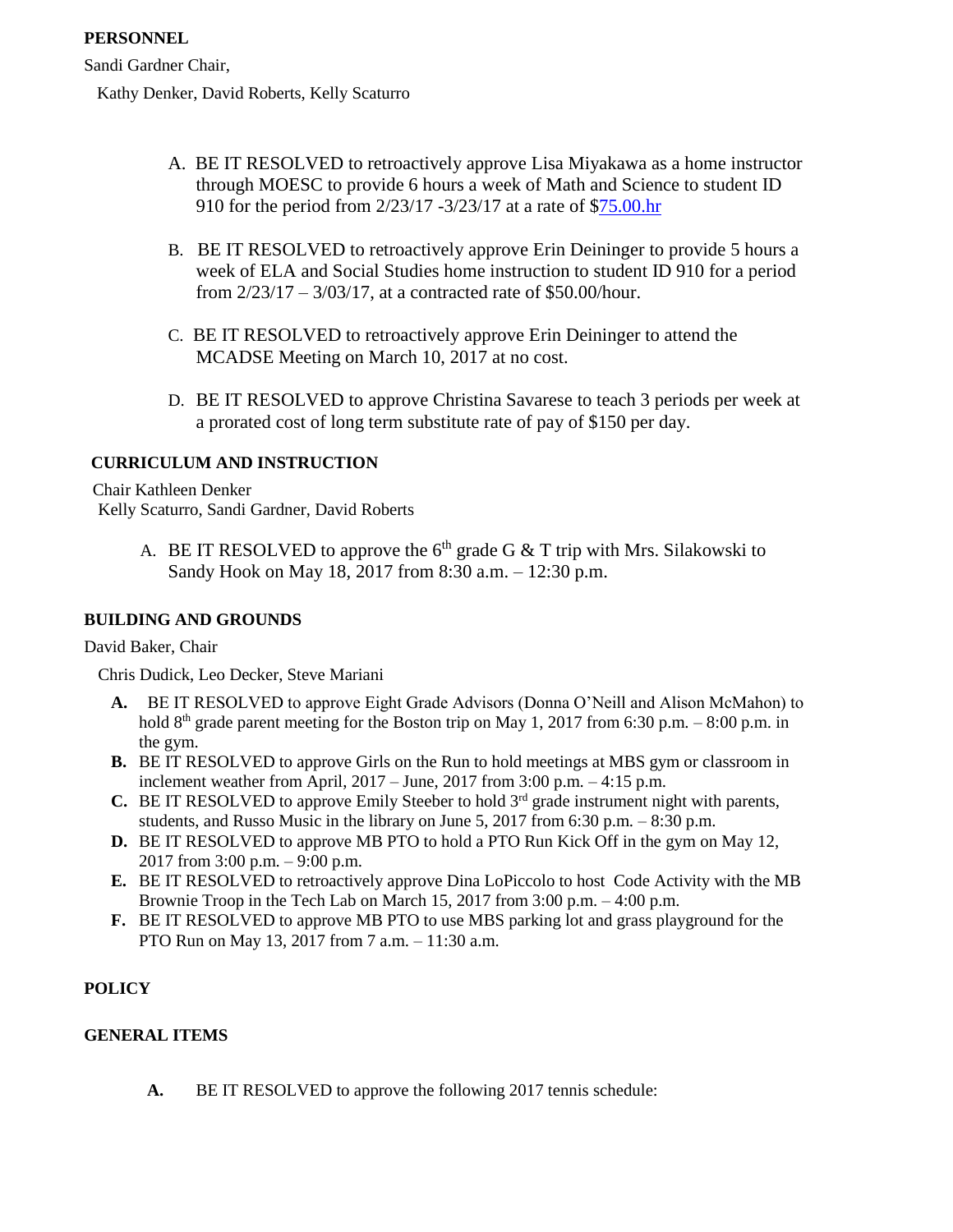# 2017 TENNIS Schedule

- 4/6 vs St Mary (away game) 4/19 vs Knollwood (home game) 4/20 vs Holy Cross (home game) 4/24 vs Colts Neck (home game) 5/1 vs St Mary (home game) 5/4 vs Manalapan (home game) 5/8 vs Knollwood (home game) 5/9 vs Oak Hill (home game) 5/11 vs Holy Cross (home game) 5/15 vs Colts Neck (home game) 5/18 vs Marlboro (home game)
- B. BE IT RESOLVED to approve the purchase of \$50 Barnes and Noble gift cards as awards for the 8<sup>th</sup> grade awards from funds donated by the following Monmouth Beach organizations:
	- Sandpipers of Monmouth Beach
	- Monmouth Beach Beautification Committee
	- Monmouth Beach Fire Company
	- Monmouth Beach PBA
	- Monmouth Beach Board of Education
	- Monmouth Beach School Student Council
	- Monmouth Beach Teacher's Association
	- Monmouth Beach Cultural Center
	- Monmouth Beach PTO
	- Monmouth Beach Ladies Auxillary
	- Monmouth Beach First Aid Squad
	- Monmouth Beach Historical Society
	- Beverly McClave

**C** BE IT RESOLVED to approve the addition of a Character Award to be funded annually by Shore to Help and presented at Eight Grade Graduation. Scholarship amount to be determined.

# **Future meeting dates:**

• Change of meeting date from Thursday, April 20, 2017 at 7:30 p.m. to the week of April 24 for public hearing on budget.

Thursday, April 27 at 7:30 p.m.

# **EXECUTIVE SESSION**

BE IT RESOLVED that pursuant to the Open Public Meetings act of 1975, the board is now going into Executive Session to discuss matters relating to:

- Matters rendered confidential by state or federal law
- Personnel
- Appointment of a public official
- Matters covered by Attorney/Client Privilege
	- Pending or anticipated litigation